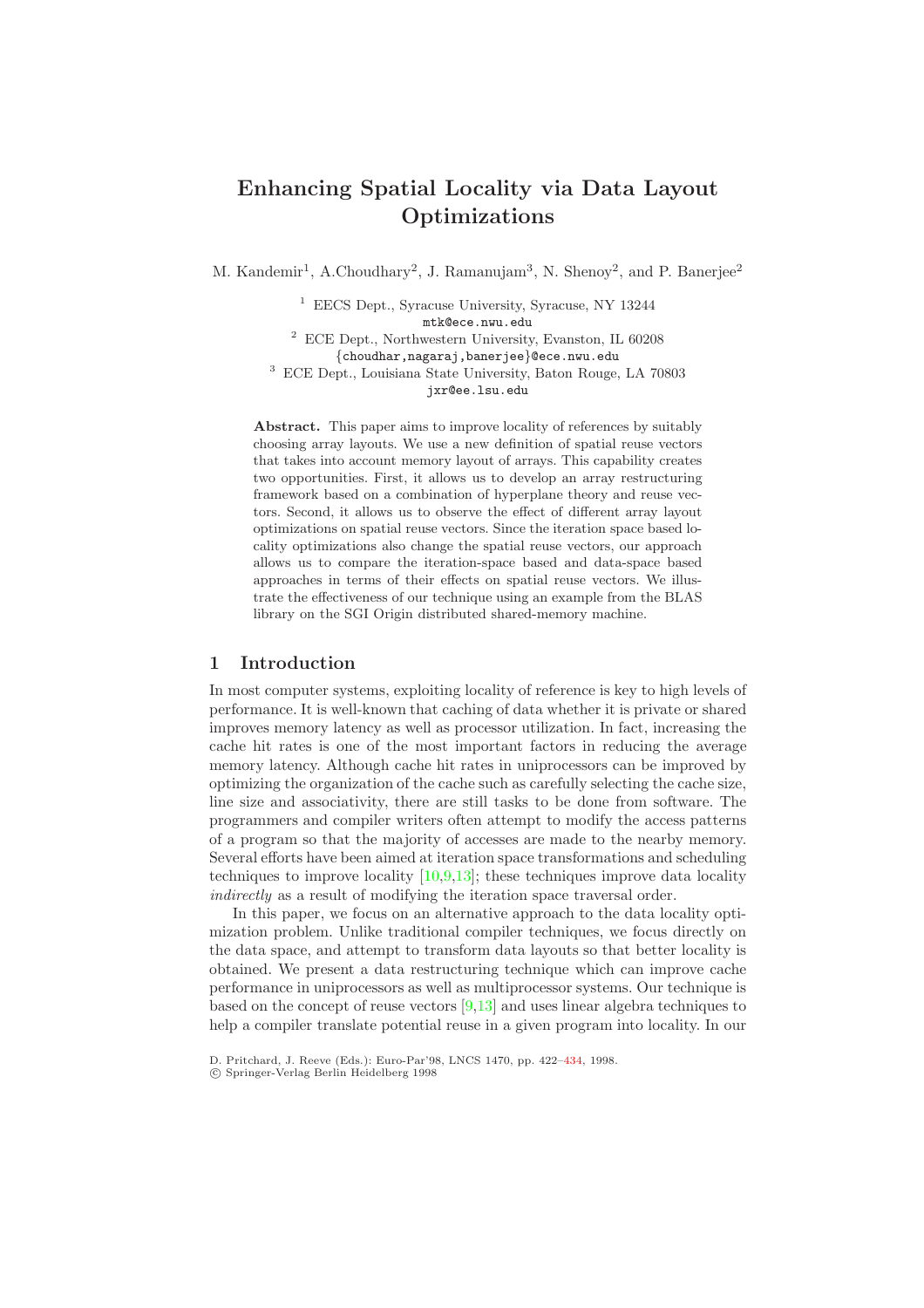<span id="page-1-1"></span><span id="page-1-0"></span>technique, we use data transformations expressed by linear full-rank transformation matrices. We also compare data transformations with linear loop transformations that can be expressed by non-singular transformation matrices. We are particularly interested in optimizing spatial locality, that in turn causes better utilization of the long cache lines which represents the current trend in cache architecture.

This paper is organized as follows. In the next section, we outline the background and motivations for our work. Section [3](#page-3-0) presents a memory layout representation based on hyperplane theory from linear algebra. In Section  $4$ , we give a method to compute a reuse vector, for a given layout expressed by hyperplanes. We also illustrate how this new definition of reuse vector can be employed to guide data layout transformations. In Section [5,](#page-9-0) we present our preliminary results on the syr2k example from the BLAS library. In Section [6](#page-10-0) we review the related work and conclude the paper in Section [7.](#page-11-0)

#### **2 Background**

We represent each iteration of a loop nest of depth *n* by a loop iteration vector  $I = (i_1, i_2, \ldots, i_n)$  where  $i_k$  is the value of the *k*th loop from the outermost. Each reference to an *m*–dimensional array *U* in such a loop nest is assumed to be an affine function of the iteration represented by *I*, i.e., *I* is mapped onto data element  $A_U I + o_U$ . Here  $A_U$  is an  $m \times n$  matrix called the *access matrix* and the *m*-vector  $o_U$  is called the *offset vector* [\[13,](#page-12-4)[9\]](#page-12-5). Consider the following example.

Example 1: do 
$$
i = li
$$
,  $ui$   
\ndo  $j = lj$ ,  $uj$   
\n $U(j+1,i-1) = V(i-1,j+1) + W(j-1,i+j+1) + X(j) + Y(i)$   
\nenddo  
\nenddo

Here, for array  $U$ ,  $A_U = \begin{pmatrix} 0 & 1 \\ 1 & 0 \end{pmatrix}$ , and  $\boldsymbol{o}_U = \begin{pmatrix} 1 \\ -1 \end{pmatrix}$ −1 - *.* Two references to an array are said to belong to a uniformly generated reference (UGR) set if they have the same access matrix [\[3\]](#page-11-1).

We say that reuse exists during the execution of a loop nest if the same data element or nearby data elements (e.g., the elements stored consecutively in a column for a column-major array) are accessed more than once. Given a loop nest, it is important to know where data reuse exists. A simple way of detecting the loops which carry reuse is to derive a set of vectors called reuse vectors [\[13](#page-12-4)[,9\]](#page-12-5). The objective here is first to use vectors to represent directions in which reuse occurs, and then to transform the loop nest such that these vectors will have some desired properties, i.e., forms.

Consider a reference with an access matrix  $A_U$  and offset vector  $o_U$ . Two iterations *I* and *J* reference the same data element if  $A_U I + o_U = A_U J + o_U \Rightarrow$  $A_U(J - I) = 0 \Rightarrow A_U r_{Ut} = 0 \Rightarrow r_{Ut} \in Ker\{A_U\}$  where  $r_{Ut} = J - I$ . In this case we say that reference  $A_U$  exhibits temporal reuse; that is, the same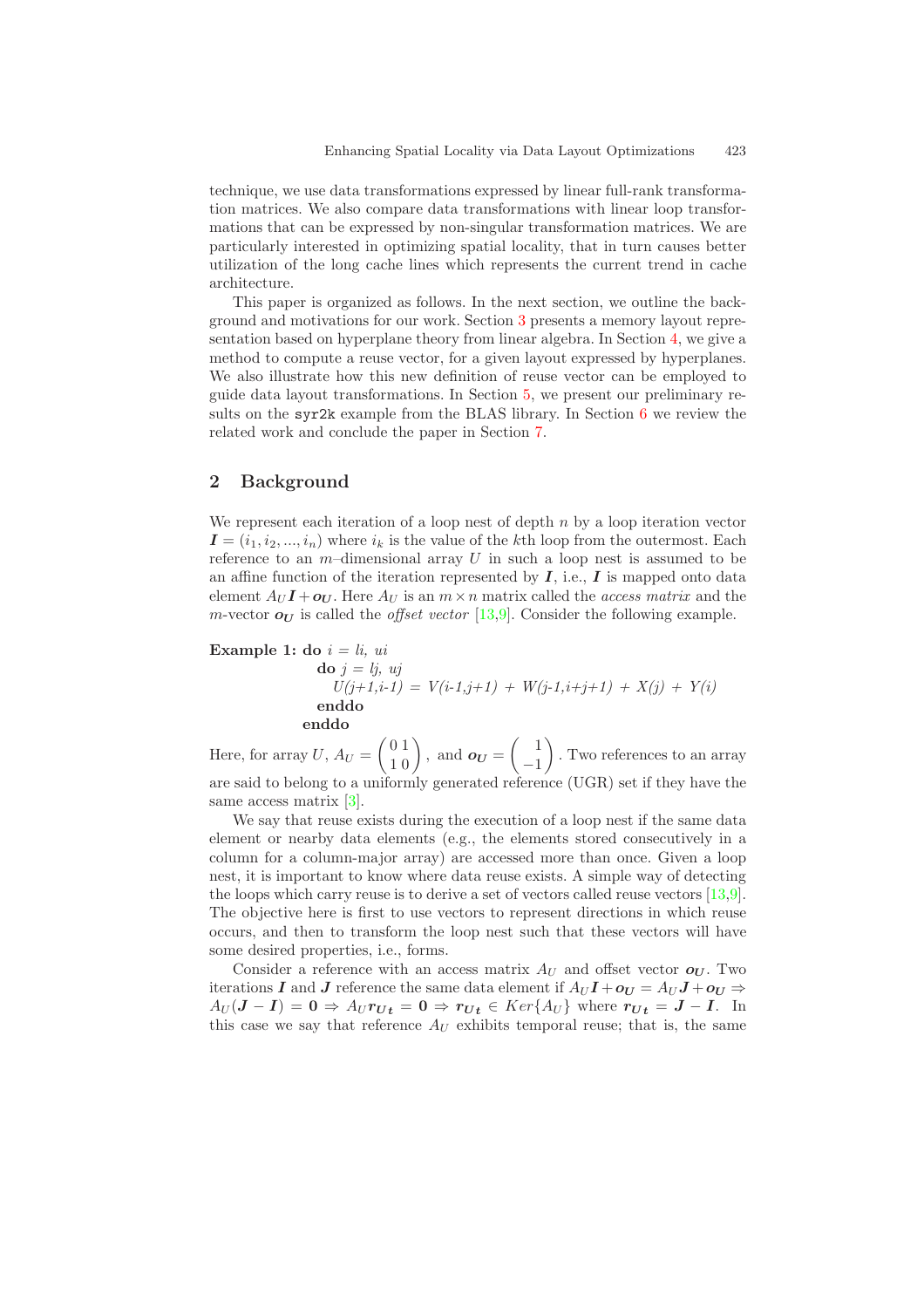<span id="page-2-0"></span>data element is used by more than one iteration;  $r_{Ut}$  is termed as temporal reuse vector and  $Ker{A_U}$  is referred as temporal reuse vector space [\[13\]](#page-12-2). As an example, consider the reference  $X(j)$  in Example 1. The access matrix of this reference is  $(0, 1)$ . Therefore,  $r_{Xt} \in Ker\{(0, 1)\}$ ; that is,  $r_{Xt} \in span\{(1, 0)^T\}$ . This means that there is a temporal reuse carried by the *i* loop. That is, for a fixed *j*, successive iterations of the *i* loop access the same element of array *X*. For concreteness, we say that  $(1,0)^T$  is the temporal reuse vector for that reference. In general, the loop corresponding to the first non-zero element in a reuse vector is said to carry the associated reuse. It should be noted that all references that belong to a single UGR set have the same access matrix; therefore, they have the same temporal reuse vector. The reuse vector for the reference  $Y(i)$  on the other hand is  $(0,1)^T$ . Intuitively, a reuse vector such as  $(0,1)^T$  means that the successive iterations of the innermost loop will access the same data element. In a sense, this is a desired reuse vector form; because, the reuse is exploited in the innermost loop where it is most useful. On the other hand, a reuse vector such as  $(1,0)^T$  implies that the same data item is accessed in the successive iterations of the outer loop. If the trip count of the innermost loop is very large then it might be the case that between two uses the data item is flushed from cache. In that case we say that reuse has not converted into locality. The main objective of the compiler-based data reuse analysis can be cast as the problem of transforming programs such that as many reuses as possible will be converted into locality. In our terms, this means to transform programs such that the resulting codes will have desired reuse vector forms.

In addition to temporal reuse, spatial reuse is very important in scientific codes. Assuminga column-major memory layout for arrays, a spatial reuse occurs when the same column of an array is accessed more than once. Consider Example 1 again. Assuming column-major memory layouts for all arrays, we note that successive iterations of *j* loop will access elements in the same column of array *U*. In that case, we say that array *U* has spatial reuse with respect to *<sup>j</sup>* loop. Similarly, successive values of *i* loop access elements of the same column of array *V*; that is, array *V* has spatial reuse with respect to loop  $i$ . It should be noted that spatial reuse is defined with respect to a given memory layout, which is column-major in our case. The spatial reuse exhibited by array *W* however is slightly more complicated to analyze. For this array, elements of a given column *c* are accessed if and only if  $i + j = c - 1$ . In mathematical terms, in order for two iteration vectors  $\boldsymbol{I}$  and  $\boldsymbol{J}$  access elements residing in the same column, they should satisfy the condition  $A_{U_s}I = A_{U_s}J$  where  $A_{U_s}$  is the matrix  $A_U$  (for an array *U*) with the first row deleted [\[13\]](#page-12-2). From this condition, since  $A_{U_s}$  represents a linear mapping,  $A_{U_s}(\mathbf{J} - \mathbf{I}) = \mathbf{0} \Rightarrow \mathbf{J} - \mathbf{I} \in \text{Ker}\{A_{U_s}\} \Rightarrow r_{U_s} \in \text{Ker}\{A_{U_s}\}$ where  $r_{U,s} = J - I$ .

In this case,  $r_{Us}$  is termed as the spatial reuse vector and  $Ker\{A_{U_s}\}\$ is referred as spatial reuse vector space [\[13\]](#page-12-2). When there is no confusion, we use  $r_U$  instead of  $r_{U_s}$  for the sake of clarity. The loop which corresponds to the first non-zero element of the generator vector of  $Ker{A_{U_s}}$  is said to carry spatial reuse. In Example 1, for array *U*, the spatial reuse is carried by *j* loop. In this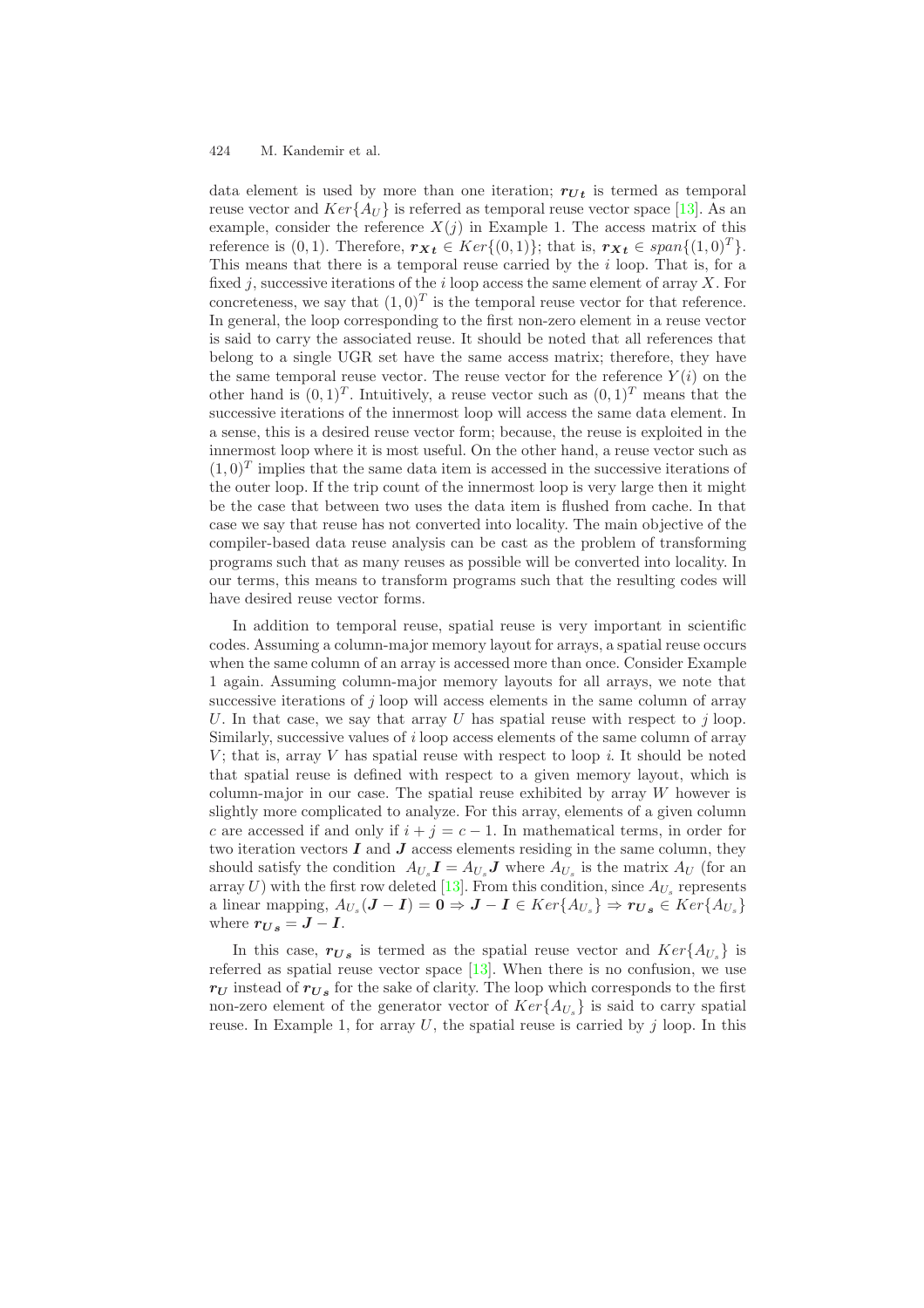<span id="page-3-3"></span><span id="page-3-2"></span>example, there exists a spatial reuse vector for each reference and these are  $r_U = (0,1)^T$ ,  $r_V = (1,0)^T$ , and  $r_W = (1,-1)^T$ . Recall that all these reuse vectors are with respect to column-major memory layout. It is possible that a reference may have more than one spatial reuse vector. In that case, these individual reuse vectors constitute a matrix called spatial reuse matrix, which will be denoted in this paper by  $R_U$  for an array U or for a reference to an array *U* when there is no confusion. Individual spatial reuse matrices from individual references to possibly different arrays constitute a combined reuse matrix [\[9\]](#page-12-5). The order of the vectors in the combined reuse matrix might be important. Like Li [\[9\]](#page-12-5), we assume that they are prioritized from left to right according to the frequency of occurrence.

An important attribute of a reuse vector is its height which is defined as the number of dimensions from the first non-zero entry to the last entry. One way of increasing cache locality is to introduce more leading zeros in the reuse vector, called *height reduction* [\[9\]](#page-12-5). In this context, the best possible spatial reuse vector is  $\mathbf{r} = (0, 0, \dots, 0, 1)^T$  meaning that the spatial reuse will be carried by the innermost loop in the nest.

We emphasize the fact that temporal reuse can only be manipulated by iteration space (loop) transformations. Data space transformations cannot directly affect the temporal reuse exhibited by a reference. Since, in this paper we are interested only in data layout transformations, we consider only spatial reuse vectors. In addition, we only focus on self-spatial reuses [\[13\]](#page-12-4).

#### <span id="page-3-0"></span>**3 Hyperplanes:An Abstraction for Array Layouts**

This section reviews our work  $[6]$  on representing memory layouts of multidimensional arrays using hyperplanes. In an *m*-dimensional data space, a *hyperplane* can be defined as a set of tuples  $\{(a_1, a_2, ..., a_m) | g_1 a_1 + g_2 a_2 + ... +$  $g_m a_m = c$  where  $g_1, g_2,...,g_m$  are rational numbers called hyperplane coefficients and  $c$  is a rational number called hyperplane constant  $[12]$ . For convenience, we use a row vector  $g^T = (g_1, g_2, ..., g_m)$  to denote an hyperplane family (with different values of *c*) whereas *<sup>g</sup>* corresponds to the column vector representation.

In a two-dimensional data space, we can think of a hyperplane family as parallel lines for a fixed coefficient set and different values of *c*. An important property of the hyperplanes is that two data points (in our case, array elements)  $d_1$  and  $d_2$  belong to the same hyperplane *g* if

$$
g^T \mathbf{d}_1 = g^T \mathbf{d}_2. \tag{1}
$$

<span id="page-3-1"></span>For example, a hyperplane vector such as  $(0,1)^T$  indicates that two array elements belong to the same hyperplane as long as they have the same value for the column index (i.e. the second dimension); the value for the row index does not matter.

We note that a hyperplane family can be used to partially define memory layout of an array. For example, in two-dimensional array case, a hyperplane family represented by  $(0,1)$  indicates that the array in question is divided into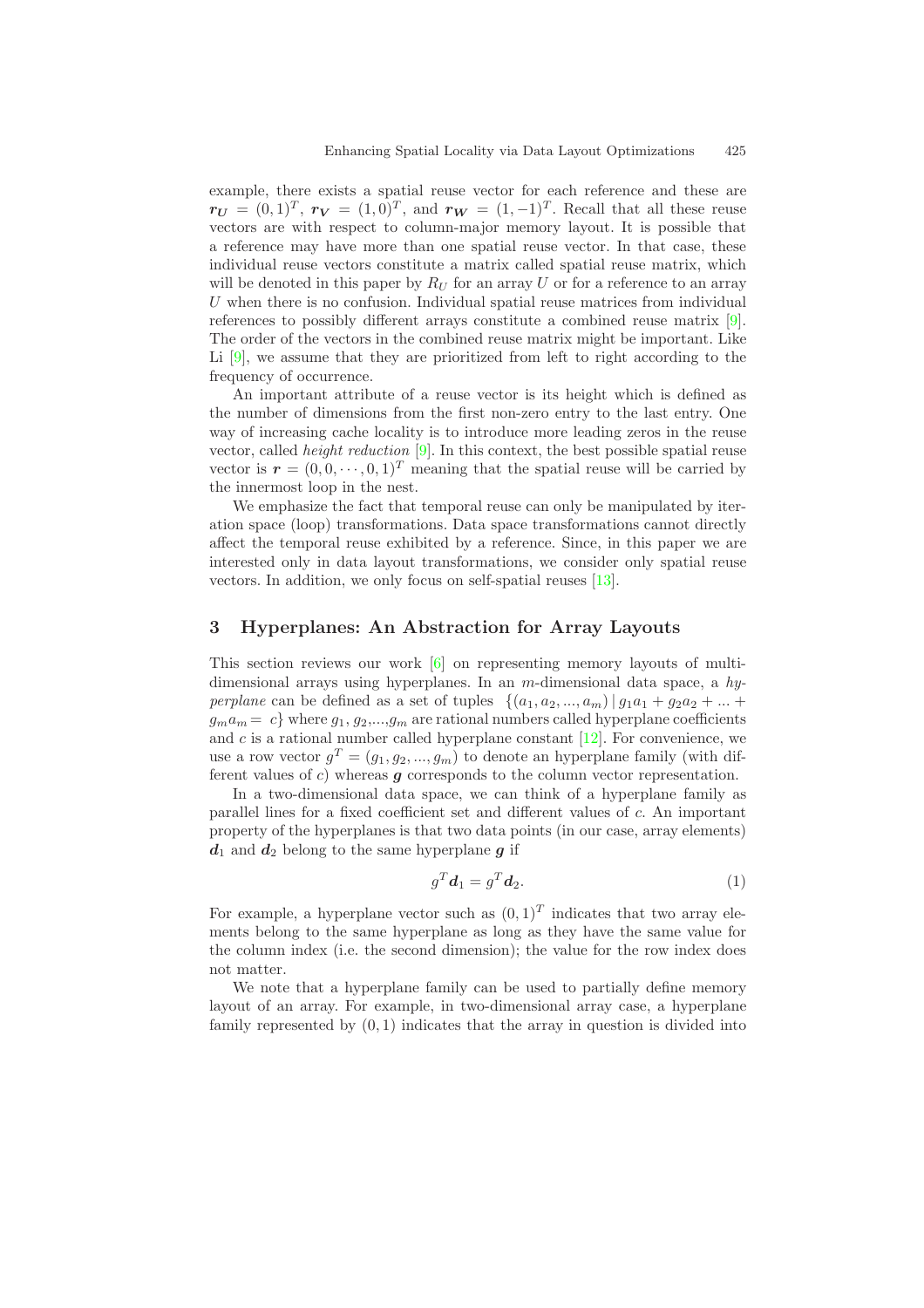<span id="page-4-4"></span>columns such that each column corresponds to a hyperplane with a different *c* value (hyperplane constant). The data elements that have the same *c* value (that is, the elements which make up a column) are stored in memory consecutively (ordered by their column indices). We assume in a broader sense that two data elements which lie along an hyperplane with a specific *c* value have spatial locality. Another way of saying this is that two elements  $d_1$  and  $d_2$  have spatial locality if they satisfy equation [\(1\)](#page-3-1). Notice that this definition of spatial locality is coarse and does not hold in array boundaries; but it is suitable for our purposes.

In higher dimensions, we need more than one hyperplane. We refer the interested reader to [\[6\]](#page-11-3) for an in-depth discussion of hyperplane based layout representation. In the remainder of this paper, for the sake of simplicity we mainly focus on two-dimensional arrays. Our results easily extend to higher dimensional arrays.

## <span id="page-4-0"></span>**4 Reuse Vectors under Different Layouts**

#### **4.1 Determining Spatial Reuse Vectors**

The definition of the spatial reuse vector presented earlier is based on the assumption that the memory layout for all arrays is column-major. In this section, we give a definition of spatial reuse vector under a given memory layout. We start with the following theorem. The reader is referred to  $[7]$  for the proofs of all the theorems in this paper.

**Theorem 1.** *Let <sup>g</sup> represent a memory layout for an array <sup>U</sup>, and <sup>r</sup><sup>U</sup> the spatial reuse vector associated with a reference represented by the access matrix A*<sup>U</sup> *aU aU n z*<sub>*U*</sub> *the following equality holds between g,*  $r_{U}$  *and*  $A_{U}$ *:* 

<span id="page-4-3"></span><span id="page-4-1"></span>
$$
g^T A_U \mathbf{r}_U = 0 \tag{2}
$$

If the memory layout of an array is represented by a matrix *L* (as in three- or higher dimensional cases), then the equation [\(2\)](#page-4-1) should be satisfied for each row of *L*. This theorem gives us the relation between memory layouts and spatial reuse vectors and is very important. Notice that for a given  $g<sup>T</sup>$ , in general, from  $g<sup>T</sup> A<sub>U</sub> r<sub>U</sub> = 0$ , the spatial reuse vector  $r<sub>U</sub>$  can always be found as

<span id="page-4-2"></span>
$$
r_U \in Ker\{g^T A_U\} \tag{3}
$$

Let us consider the following example assuming row-major memory layout for all arrays:

**Example 2: do** *i = li, ui* **do** *j = lj, uj*  $\mathbf{do}\ \mathbf{k} = \mathbf{lk},\ \mathbf{uk}$  $U(i+k,j+k) = V(i+j,i+k,j+k) + W(k,j,i)$ **enddo enddo enddo**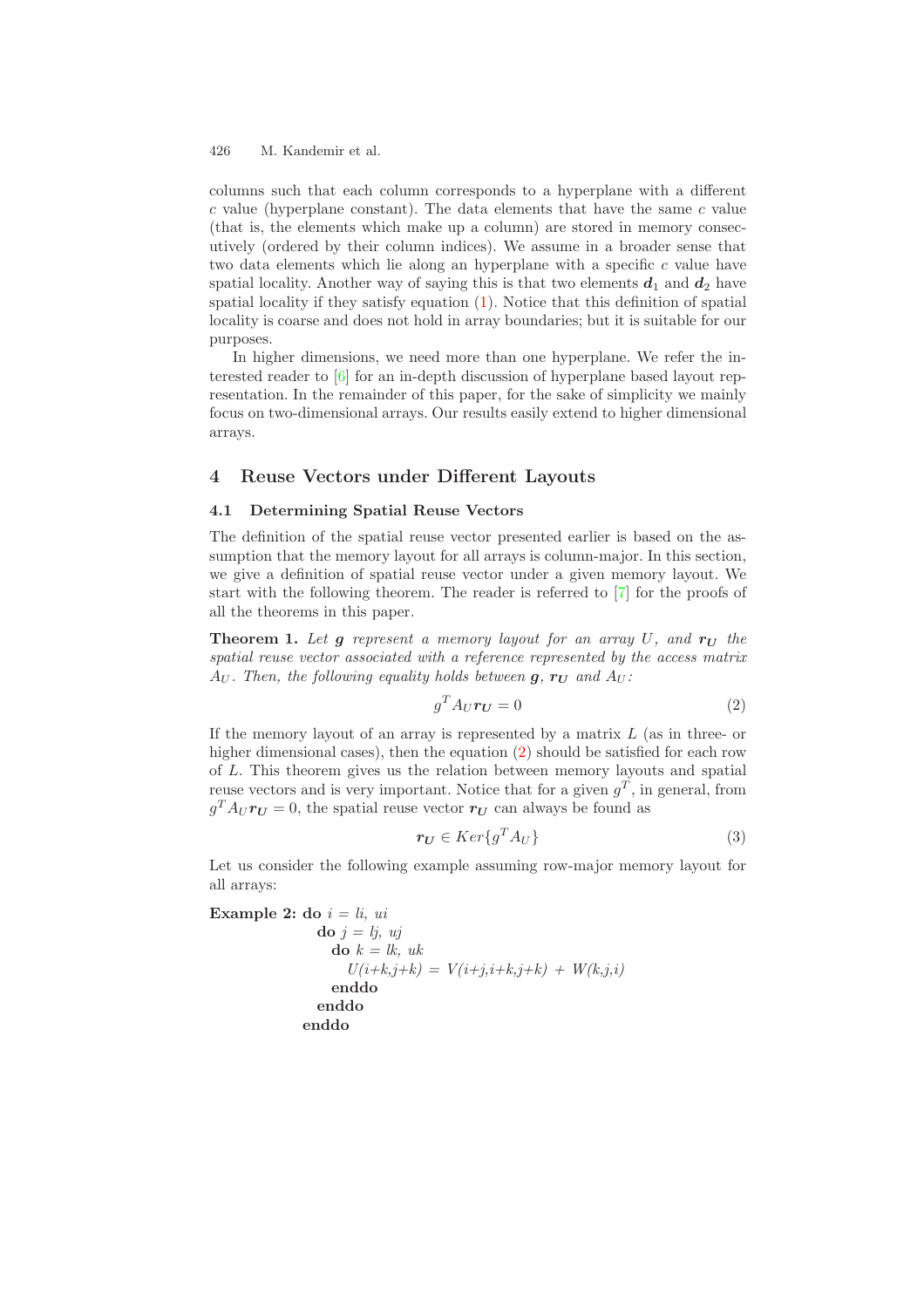<span id="page-5-0"></span>The access matrices for this loop nest are  $A_U = \begin{pmatrix} 1 & 0 & 1 \\ 0 & 1 & 1 \end{pmatrix}$ ,  $A_V =$  $\sqrt{ }$  $\overline{1}$ 110 101 011  $\setminus$ *,* and

 $A_W =$  $\sqrt{ }$  $\overline{1}$ 001 010 100  $\setminus$ *.* The row-major layout for 2-dimensional arrays is represented

by  $g^T = (1,0)$  and by  $L = \begin{pmatrix} 1 & 0 & 0 \\ 0 & 1 & 0 \end{pmatrix}$  for 3-dimensional arrays. Using relation [\(3\)](#page-4-2),

we find the following reuse matrices:  $R_U =$  $\sqrt{ }$  $\overline{1}$ 0 1 1 0  $0 - 1$  $\setminus$  $\Bigg), R_V =$  $\sqrt{ }$  $\overline{1}$ 1 −1 −1  $\setminus$  $\int$ , and  $R_W =$ 

 $\sqrt{ }$  $\mathcal{L}$ 1 0 0  $\setminus$ . Most of the previous research has concentrated on optimizing  $r_U$  given

a fixed memory layout. For instance, if an array is stored in column-major order in memory, i.e.,  $q^T = (0, 1)$ , from equation [\(2\)](#page-4-3)  $q^T A_U r_U = 0 \Rightarrow A_U r_U = 0$ ; this is the definition of spatial reuse vector used previously [\[9](#page-12-5)[,13\]](#page-12-4).

#### **4.2 Reproducing the Effects of Iteration Space Transformations**

In this subsection, we show how to reproduce the effect of a linear loop transformation by using linear data transformations instead. Li  $[9]$  shows that an iteration space transformation *T* transforms a reuse vector  $r_U$  into  $r_U' = Tr_U$ .<br>In this paper, we treat temporal locality as a special case of spatial locality. That In this paper, we treat temporal locality as a special case of spatial locality. That is, accessing the same element can be considered accessing the same column (for a column-major layout).

**Theorem 2.** *Given a 'single' loop nest, if a reference is optimized for spatial locality using an iteration space transformation matrix T*, the same effect can be *obtained by a corresponding data transformation matrix*  $M$ *.* 

Consider the following matrix-multiplication example assuming column-major layout:

**Example 3: do** *i = li, ui* **do** *j = lj, uj*  $\bf{do}$   $k = lk$ ,  $uk$  $C(i,j) = C(i,j) + A(i,k) * B(k,i)$ **enddo enddo enddo**

The spatial reuse matrices are  $R_C =$  $\sqrt{ }$  $\mathcal{L}$ 1 0 0 0 0 1  $\setminus$  $\int$ ,  $R_A =$  $\sqrt{ }$  $\mathcal{L}$ 1 0 0 1  $0<sub>0</sub>$  $\setminus$  $\Big\}$ , and  $R_B =$  $\sqrt{ }$  $\overline{1}$ 1 0  $0<sub>0</sub>$ 0 1  $\setminus$ **.** By taking into account the frequency of occurrence of each vector,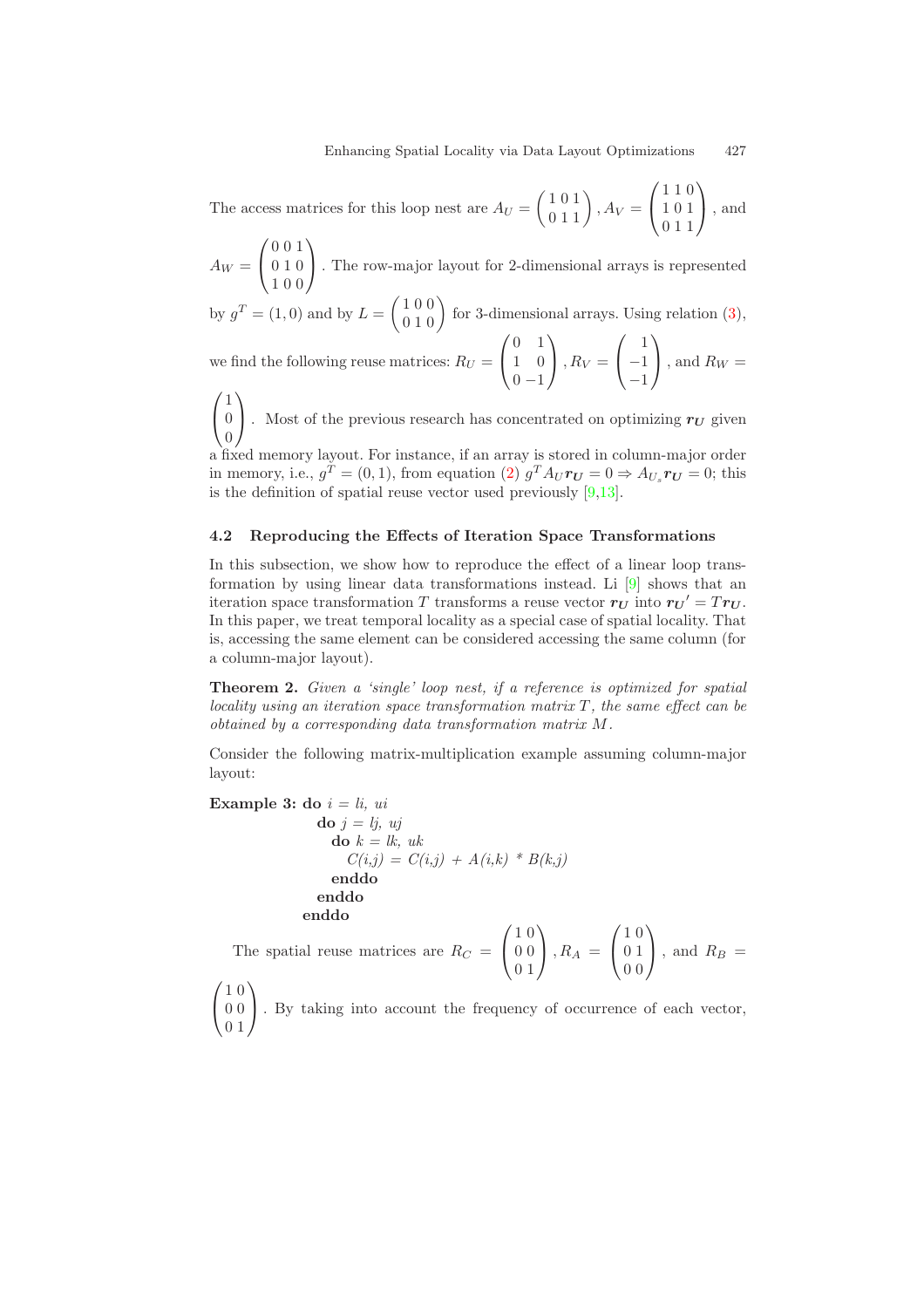<span id="page-6-0"></span>we can write a combined reuse matrix as  $R =$  $\sqrt{ }$  $\mathcal{L}$ 100 001 010  $\setminus$ *.* Here the leftmost

column has the highest priority whereas the rightmost column has the lowest. In this case, Li's algorithm  $[9]$  finds the following matrix to optimize the locality

*T* <sup>=</sup>  $\sqrt{ }$  $\mathcal{L}$ 010 001 100  $\setminus$  $\int$ . The new reuse matrix is  $R' = TR =$  $\sqrt{ }$  $\mathcal{L}$ 001 010 100  $\setminus$ *.* Notice that the

reuse vector of highest priority is optimized very well, i.e., its height is reduced to 1. The transformed program is as follows:

$$
d\mathbf{o} \ u = lu, \ uu
$$
  
\n
$$
d\mathbf{o} \ v =lv, \ uv
$$
  
\n
$$
d\mathbf{o} \ w = lw, \ uw
$$
  
\n
$$
C(w, u) = C(w, u) + A(w, v) * B(v, u)
$$
  
\nenddo  
\nenddo  
\nenddo  
\nenddo

In the optimized program, the references  $C(w, u)$  and  $A(w, v)$  have spatial locality in the innermost loop ( $w$ –loop) whereas the reference  $B(v, u)$  has temporal locality in the innermost loop. Since, in this paper, we treat temporal locality in a loop as a special case of spatial locality, we conclude that in this program all three references have spatial locality in the innermost loop.

Next we show how to obtain the effect of this transformation with data layout transformations. Notice that after the transformation  $T$ , the final spatial

reuse matrices for individual references are 
$$
R_C' = \begin{pmatrix} 0 & 0 \\ 0 & 1 \\ 1 & 0 \end{pmatrix}
$$
,  $R_A' = \begin{pmatrix} 0 & 1 \\ 0 & 0 \\ 1 & 0 \end{pmatrix}$ , and

 $R_B' =$  $\sqrt{ }$  $\mathcal{L}$  $0<sub>0</sub>$ 0 1 1 0  $\setminus$ *.* Now, from each reuse matrix, we choose the most frequently

used reuse vector (consideringall reuse vectors in all reuse matrices), and use it as a target reuse vector for the associated array. In this example, the target reuse vector happens to be  $(0,0,1)^T$  for all references.

For array C: 
$$
g^T A_{C} \mathbf{r}_{C}' = 0 \Rightarrow (g_1, g_2) \begin{pmatrix} 1 & 0 & 0 \\ 0 & 1 & 0 \end{pmatrix} \begin{pmatrix} 0 \\ 0 \\ 1 \end{pmatrix} = 0 \Rightarrow (g_1, g_2)^T \in \text{Ker}\{(0, 0)\}
$$

For array A: 
$$
g^T A_A r_A' = 0 \Rightarrow (g_1, g_2) \begin{pmatrix} 1 & 0 & 0 \\ 0 & 0 & 1 \end{pmatrix} \begin{pmatrix} 0 \\ 0 \\ 1 \end{pmatrix} = 0 \Rightarrow (g_1, g_2)^T \in Ker\{(0, 1)\}
$$

For array B:  $g^T A_B r_B' = 0 \Rightarrow (g_1, g_2) \begin{pmatrix} 0 & 0 & 1 \\ 0 & 1 & 0 \end{pmatrix} \begin{pmatrix} 0 \\ 0 \\ 1 \end{pmatrix}$  $\boldsymbol{0}$ 1  $\setminus$  $= 0 \Rightarrow (g_1, g_2)^T \in Ker\{(1, 0)\}\$ 

Thus, the array *C* can have any layout (say row-major), the array *A* should be row-major, and the array *B* should be column-major. Notice that if we assign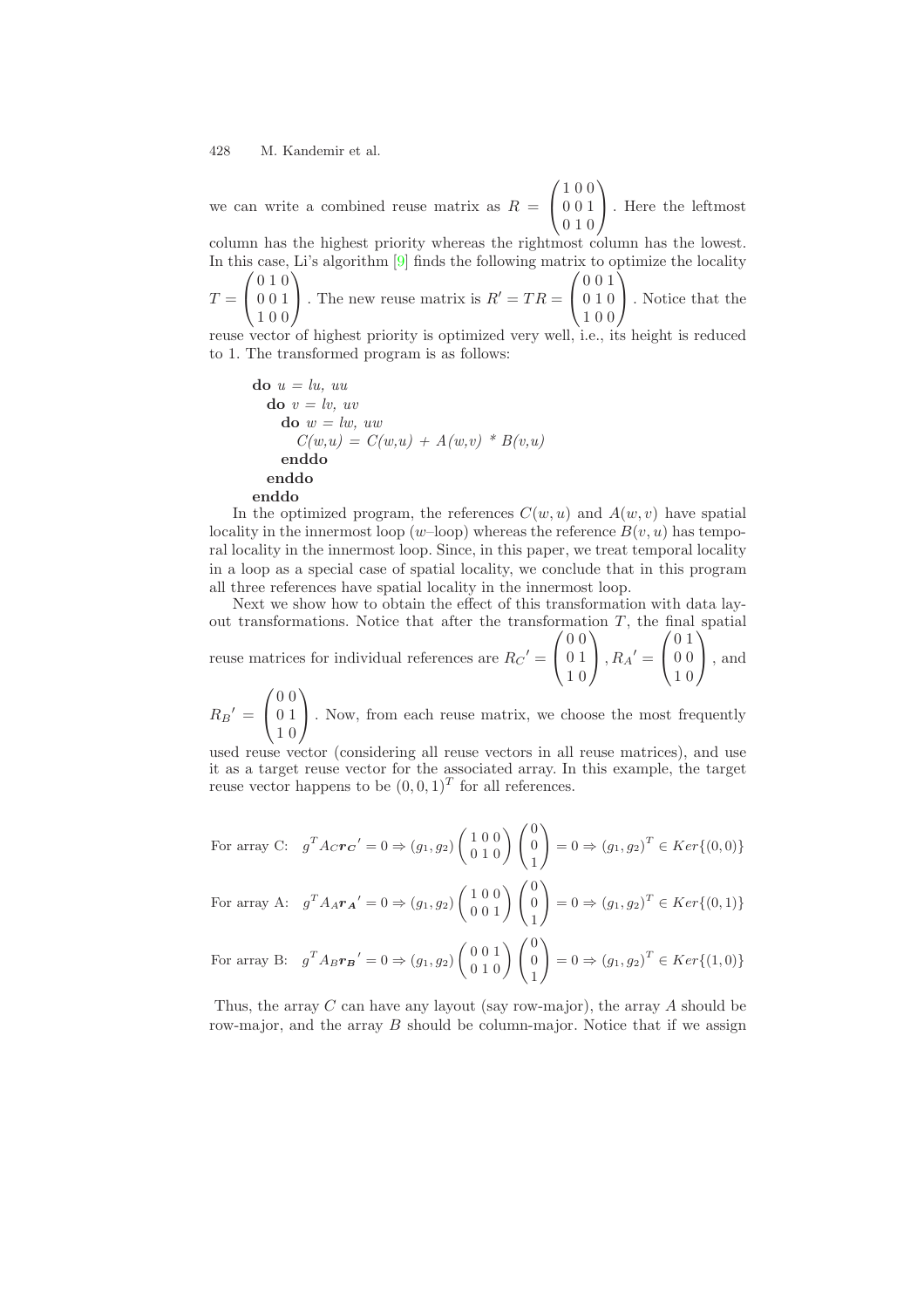<span id="page-7-1"></span><span id="page-7-0"></span>these layouts, then we have spatial locality for all the references with respect to the innermost loop, a result that has also been obtained by the loop transformation *T* given earlier.

From the previous discussion, we can conclude that given a single loop nest where each array has one UGR set [\[3\]](#page-11-1), it is always possible to obtain the locality effect of a linear loop transformation by corresponding linear data transformations.

## **4.3 Optimizing for the Best Locality**

So far, we have shown that under certain conditions, it is possible to reproduce the effect of a loop transformation by data transformations. By studying the effect of a loop transformation on a spatial reuse vector, we can find a corresponding data transformation which can generate the same effect. Now, we go one step further, and prove a stronger result.

**Theorem 3.** *Given a loop nest where each array has one UGR set, then it is always possible to optimize the array layouts such that each reference will have spatial locality with respect to the innermost loop.*

Consider the following example with a column-major layout for all arrays.

**Example 4: do** 
$$
i = li
$$
,  $ui$   
\n**do**  $j = lj$ ,  $uj$   
\n**do**  $k = lk$ ,  $uk$   
\n $U(i,j,k) = U(i-1,j,k+1) + U(i,j,k-1) + V(j+1,k+1,i-1)$   
\n**enddo**  
\n**enddo**  
\n**enddo**  
\n**enddo**

Ignoring the temporal reuses, the spatial reuse matrices for individual arrays are  $R_U = (1, 0, 0)^T$  and  $R_V = (0, 1, 0)^T$ . Therefore, the combined reuse matrix is  $R =$  $\sqrt{ }$  $\mathcal{L}$ 1 0 0 1  $\setminus$ *.* Notice that the first column occurs more frequently (three

0 0 times to be exact). The best iteration space transformation from the locality point of view (using Li's approach  $[9]$ ) is  $T =$  $\sqrt{ }$  $\mathcal{L}$ 001 010 100  $\setminus$ which would generate

 $R' = TR =$  $\sqrt{ }$  $\mathcal{L}$  $0<sub>0</sub>$ 0 1 1 0  $\setminus$ . Unfortunately, due to the data dependence involving array

*U*, this transformation is not legal. In search for a second best transformation, we have two options:

For the first option, 
$$
T_1 = \begin{pmatrix} 0 & 1 & 0 \\ 1 & 0 & 0 \\ 0 & 0 & 1 \end{pmatrix}
$$
 which gives  $R' = T_1 R = \begin{pmatrix} 0 & 1 \\ 1 & 0 \\ 0 & 0 \end{pmatrix}$ .

In the transformed nest, the spatial locality for array *U* is exploited in the second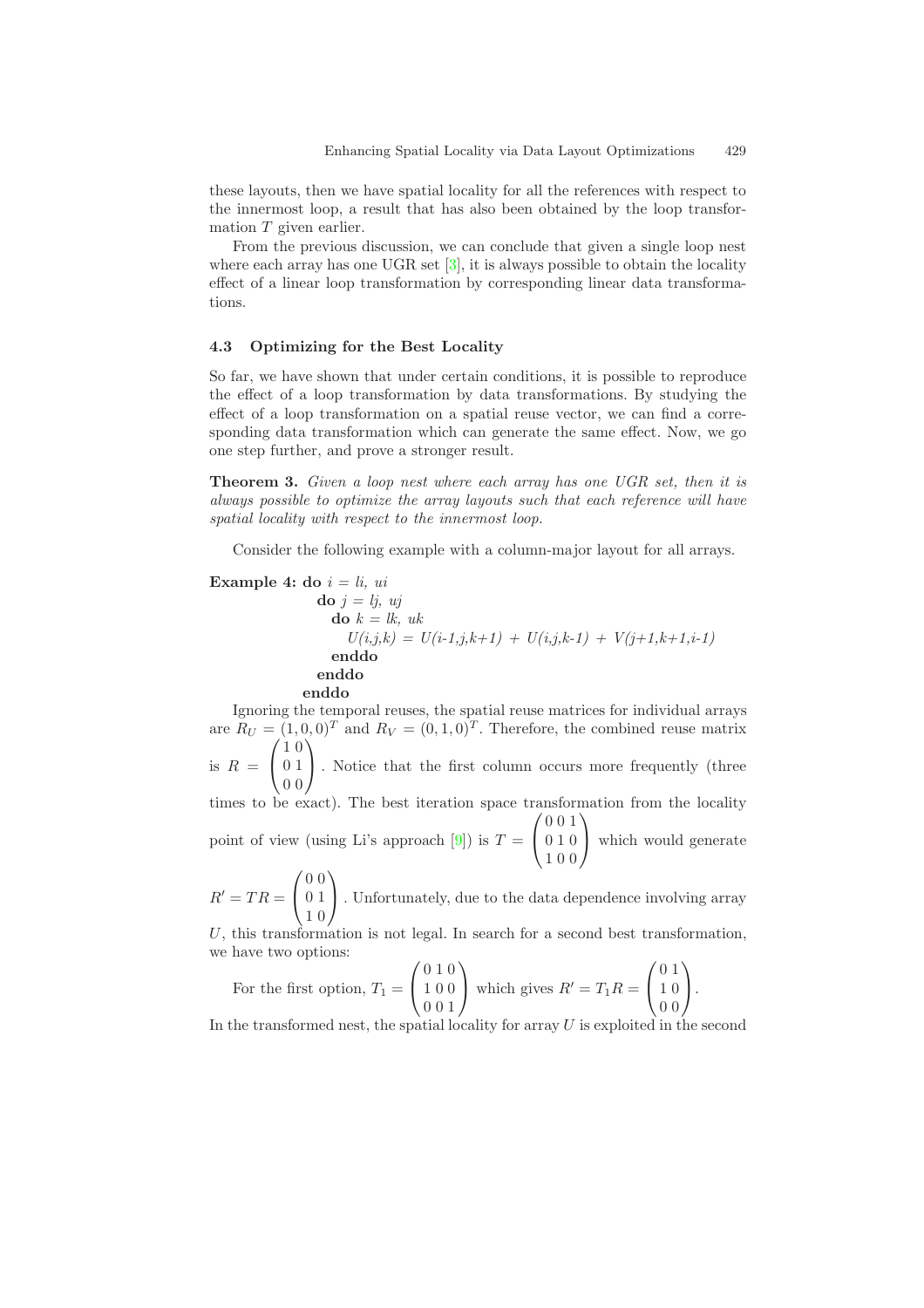```
for each array U \in \mathcal{U}compute the access matrix A_U representing Ui = nwhile (p(i) = 1)i = i - 1end while r = e_icompute \mathcal{N} = Ker\{(\mathbf{A}_U\mathbf{r})^T\}<br>we the elements of the basis
use the elements of the basis set of N as rows of the layout matrix for Uend for each
```
**Fig. 1.** Algorithm for optimizing spatial locality.

innermost loop  $(v\text{-loop})$ ; and the spatial locality for array *V* is exploited in the outermost loop (*u*–loop).

For the second option, 
$$
T_2 = \begin{pmatrix} 1 & 0 & 0 \\ 0 & 0 & 1 \\ 0 & 1 & 0 \end{pmatrix}
$$
 which gives  $R' = T_2 R = \begin{pmatrix} 1 & 0 \\ 0 & 0 \\ 0 & 1 \end{pmatrix}$ .

In the transformed nest, the spatial locality for array *U* is exploited in the outermost loop  $(u$ –loop); and the spatial locality for array *V* is exploited in the innermost loop ( $w$ –loop). We note that while  $T_1$  improves the spatial locality of U slightly,  $T_2$  improves the spatial locality for  $V$ .

It is easy to see that data layout transformations can easily reproduce the effects of  $T_1$  and  $T_2$  (see [\[7\]](#page-11-4)). However, neither  $T_1$  nor  $T_2$  (nor their data transformation counterparts) is able to optimize the spatial locality for both arrays in the innermost loop. The reason for the failure of the iteration space transformations is the data dependences which prevent the most desired loop permutation.

We now show that how a different data layout transformation can optimize the same nest. We use the best possible spatial reuse vector as the desired (or target) vector for both the arrays. In other words,  $r_U' = r_V' = (0, 0, 1)^T$ . For ar-<br>  $\begin{pmatrix} 1 & 0 & 0 \\ 0 & \sqrt{0} & 0 \\ 0 & 0 & 0 \end{pmatrix}$ 

ray 
$$
U
$$
,  $g^T A_U \mathbf{r}_U' = 0 \Rightarrow (g_1, g_2, g_3) \begin{pmatrix} 1 & 0 & 0 \\ 0 & 1 & 0 \\ 0 & 0 & 1 \end{pmatrix} \begin{pmatrix} 0 \\ 0 \\ 1 \end{pmatrix} = 0$ ; therefore,  $(g_1, g_2, g_3)^T \in$ 

 $Ker\{(0,0,1)\}\$  meaning that the array *U* should have a memory layout such that the last dimension should be the fastest changing dimension. The row-major layout is such a memory layout with the layout matrix  $L_U = \begin{pmatrix} 1 & 0 & 0 \\ 0 & 1 & 0 \end{pmatrix}$ . For array *V*,  $g^T A_V r_V' = 0 \Rightarrow (g_1, g_2, g_3)$  $\sqrt{ }$  $\mathcal{L}$ 010 001 100  $\setminus$  $\overline{1}$  $\sqrt{ }$  $\overline{1}$  $\theta$  $\overline{0}$ 1  $\setminus$  $= 0$ ; thus,  $(g_1, g_2, g_3)^T \in$ 

 $Ker\{(0,1,0)\}\$  meaning that the memory layout of array *V* must be such that the second dimension is the fastest changing dimension. An example layout matrix which satisfies that is  $L_V = \begin{pmatrix} 1 & 0 & 0 \\ 0 & 0 & 1 \end{pmatrix}$ .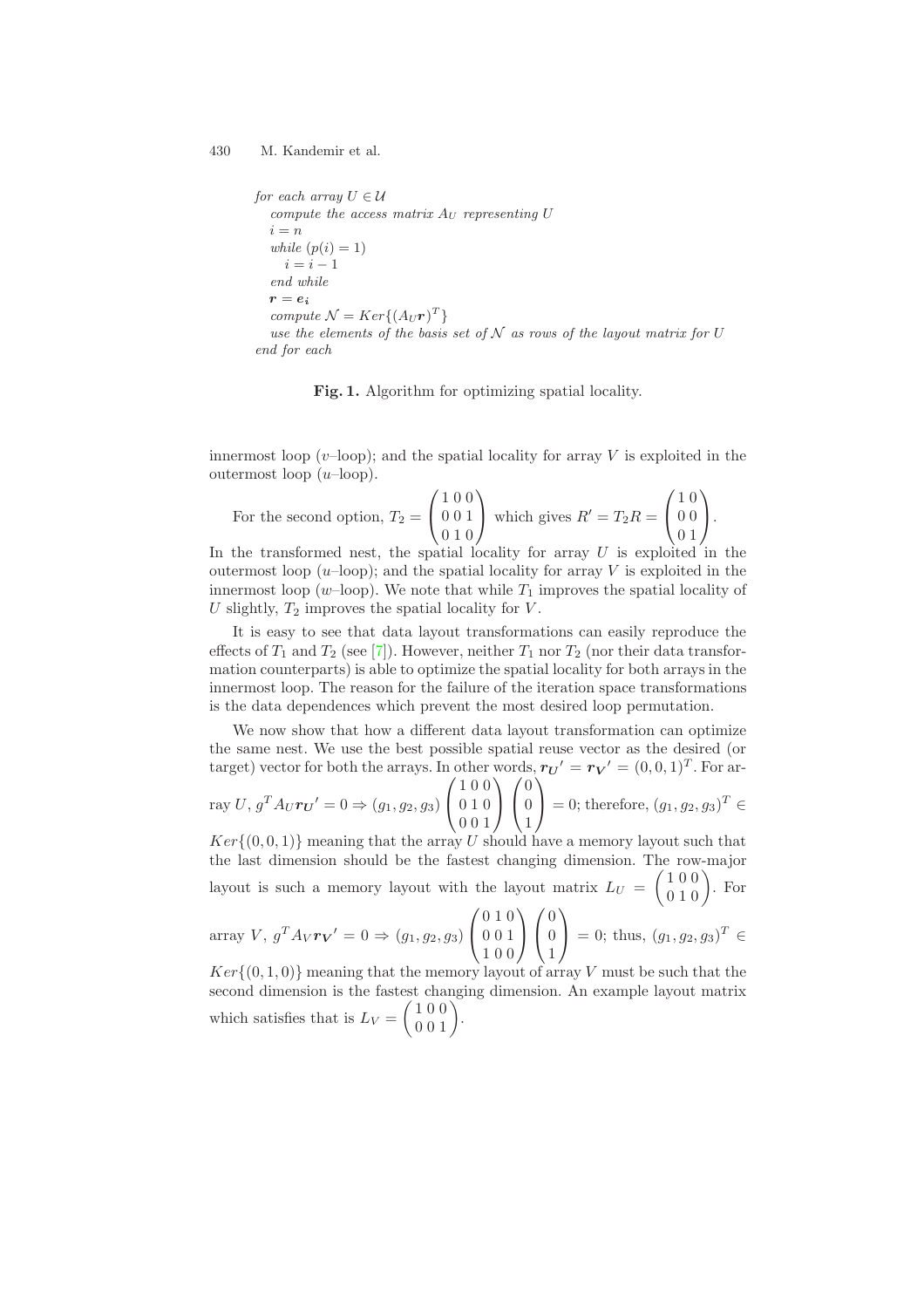<span id="page-9-3"></span><span id="page-9-2"></span><span id="page-9-1"></span>

**Fig. 2.** Execution times (in sec.) of syr2k with different layouts on SGI Origin.

In this case, for all the references the spatial reuse will be exploited in the innermost loop. This example clearly shows that the data transformations may be effective in some cases where the iteration space transformations fail.

#### **4.4 Optimizing for Shared-Memory Multiprocessors**

In a shared-memory multiprocessor case, we should take into account the issues related to parallelism as well. As a rule, to prevent a common form of false sharing, a loop which carries spatial reuse should not be parallelized [\[9\]](#page-12-5). False sharing occurs when two processors access the same coherence unit (at least one of them writes) without sharinga data element [\[4\]](#page-11-5).

We assume that the parallelism decisions are made by a previous pass in the compilation process, and the information for a loop nest is available to our algorithm as a form of vector  $p$  where  $p(i)$  (the  $i^{th}$  element) is one if the loop  $i$ <br>is parallelized otherwise it is zero. Our memory layout determination algorithm is parallelized otherwise it is zero. Our memory layout determination algorithm is given in Figure [1.](#page-8-0) In the figure,  $\mathcal U$  is the set of all arrays referenced in the nest. The symbol *n* denotes the number of loops in the nest, and  $e_i$  is a vector will all zero entries except for the  $i^{th}$  entry which is 1. The algorithm assumes that there is no conflict (in terms of layout requirements) between references to a that there is no conflict (in terms of layout requirements) between references to a particular array. If there is a conflict, then a conflict resolution scheme should be applied [\[6\]](#page-11-2). For each array, a subset of all possible spatial reuse vectors starting with the best possible vector are tried. The sequence of trials correspond to  $e_n$ ,..., $e_2$ , $e_1$ . A vector is rejected as target spatial reuse vector if the associated loop is parallelized. Otherwise  $e_i$  with the largest *i* is selected as target reuse vector. Once a spatial reuse vector is chosen, the remainder of the algorithm involves only computation of a null set and a set of basis vectors for it. Since optimizing compilers for shared-memory multiprocessors are quite successful in parallelizing the outermost loops, the algorithm terminates quickly; and the spatial locality in the innermost loops is exploited without incurring severe false sharing.

#### <span id="page-9-0"></span>**5 Experimental Results**

We conducted experiments on an SGI Origin, which is a distributed-sharedmemory machine that uses 195MHz R10000 processors, and has 32KB L1 data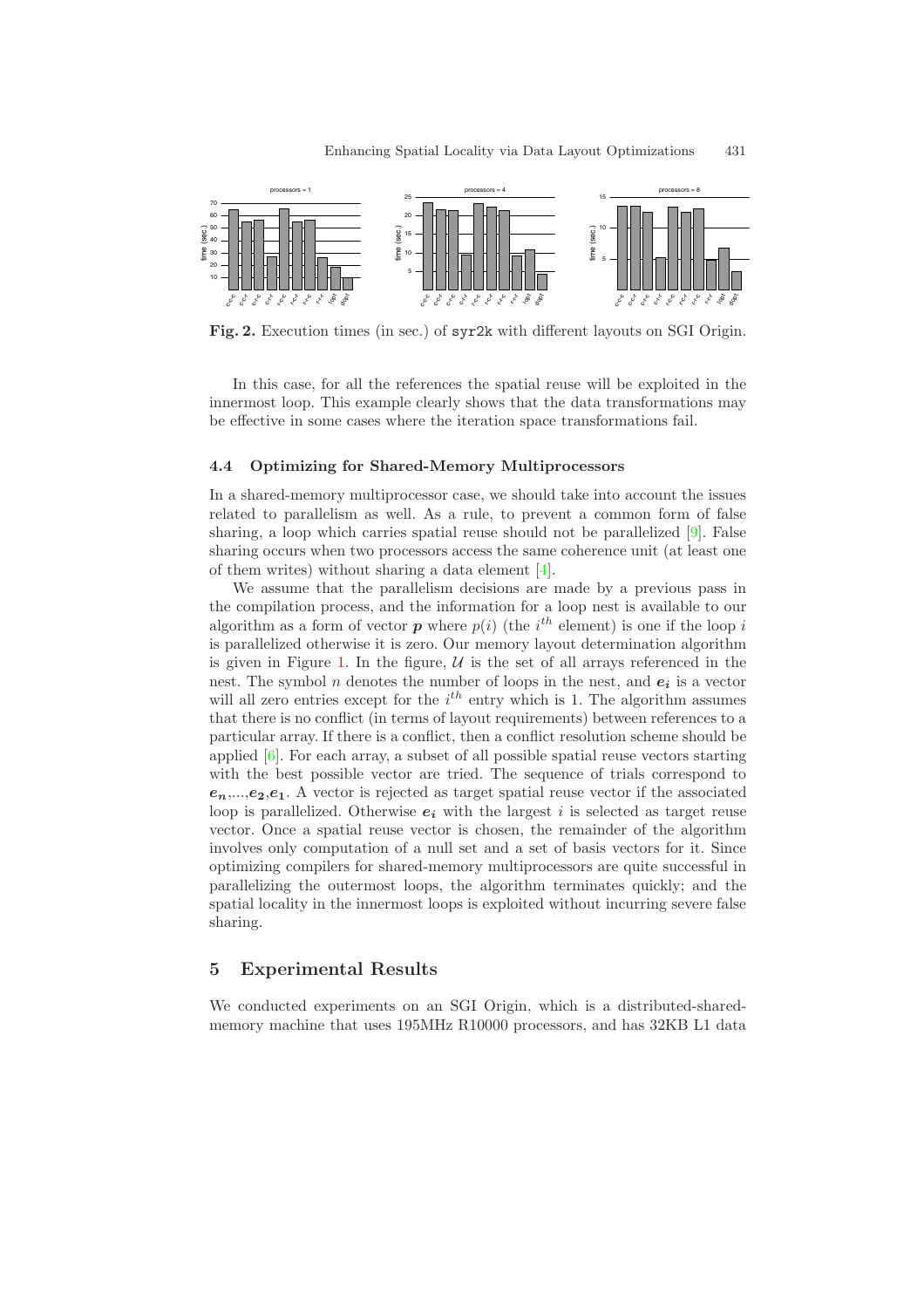<span id="page-10-2"></span><span id="page-10-1"></span>cache and 4MB L2 unified cache. We used the syr2k code (in C) from BLAS to show that our data layout transformation framework can handle complicated access patterns. Assuminga column-major memory layout, all the arrays have poor locality. The version that is optimized by loop transformations (from [\[9\]](#page-12-1), assuming column-major layouts) optimizes spatial locality for all the arrays, but has two drawbacks: First, the loop bounds and array subscript expressions are very complicated, and second, the temporal locality for array *C* in the original program has been converted to spatial locality. Our framework, on the other hand, decides suitable memory layouts. Figure [2](#page-9-1) shows the performances for eight possible (permutation-based) layouts on an SGI Origin using  $1024 \times 1024$ double matrices. The legend *x-y-z* means that the memory layouts for *C*, *A* and  $B$  are  $x$ ,  $y$  and  $z$  respectively, where  $c$  means column-major and  $r$  means row-major. The layout optimized version –obtained by our framework– (marked dopt) and the loop optimized version (marked lopt) are also shown as the last two bars. Notice that our framework optimizes the performance substantially, and no dimension re-indexing(permutation-based layout transformation) can obtain this performance.

## <span id="page-10-0"></span>**6 Related Work**

The compiler work in optimizing loop nests for locality can be divided into two groups: (1) iteration space based optimizations and (2) data layout optimizations.

In the first group, Wolf and Lam [\[13\]](#page-12-2) present definitions of different types of reuses and propose an algorithm to maximize locality by evaluating a subset of legal loop transformations. In contrast, Li [\[9\]](#page-12-1) uses the concept of 'reuse distance'. His algorithm constructs a combined reuse matrix and tries to reduce its 'height' using techniques from linear algebra. McKinley et al. [\[10\]](#page-12-0) offer a unified optimization technique consisting of loop permutation, loop fusion and loop distribution. Our work on locality is different from those mentioned. First, we focus on data space transformations instead of iteration space transformations. Second, we use a new definition of spatial reuse vector whereas the reuse vectors used in [\[9\]](#page-12-1) and [\[13\]](#page-12-2) are oriented for a uniform memory layout.

In the second group, O'Boyle and Knijnenburg  $[11]$  focus on restructuring the code given a data transformation matrix and show its usefulness in optimizing spatial locality; in contrast, we concentrate more on the problem of determining suitable layouts by taking into account false sharing as well. Anderson et al.  $[1]$ propose a data transformation technique—comprised of permutations and stripmining—that restructures the data in the shared memory space such that the data for each processor are stored in nearby locations. In contrast, we focus on a larger space of data transformations. Cierniak and Li [\[2\]](#page-11-7) and Kandemir et al. [\[5\]](#page-11-8) propose optimization techniques that combine loop and data transformations in a unified framework, but restrict the transformation space. Even in the restricted space, they perform sort of exhaustive search. Jeremiassen and Eggers [\[4\]](#page-11-9) use data transformations to reduce false sharing. Our framework also con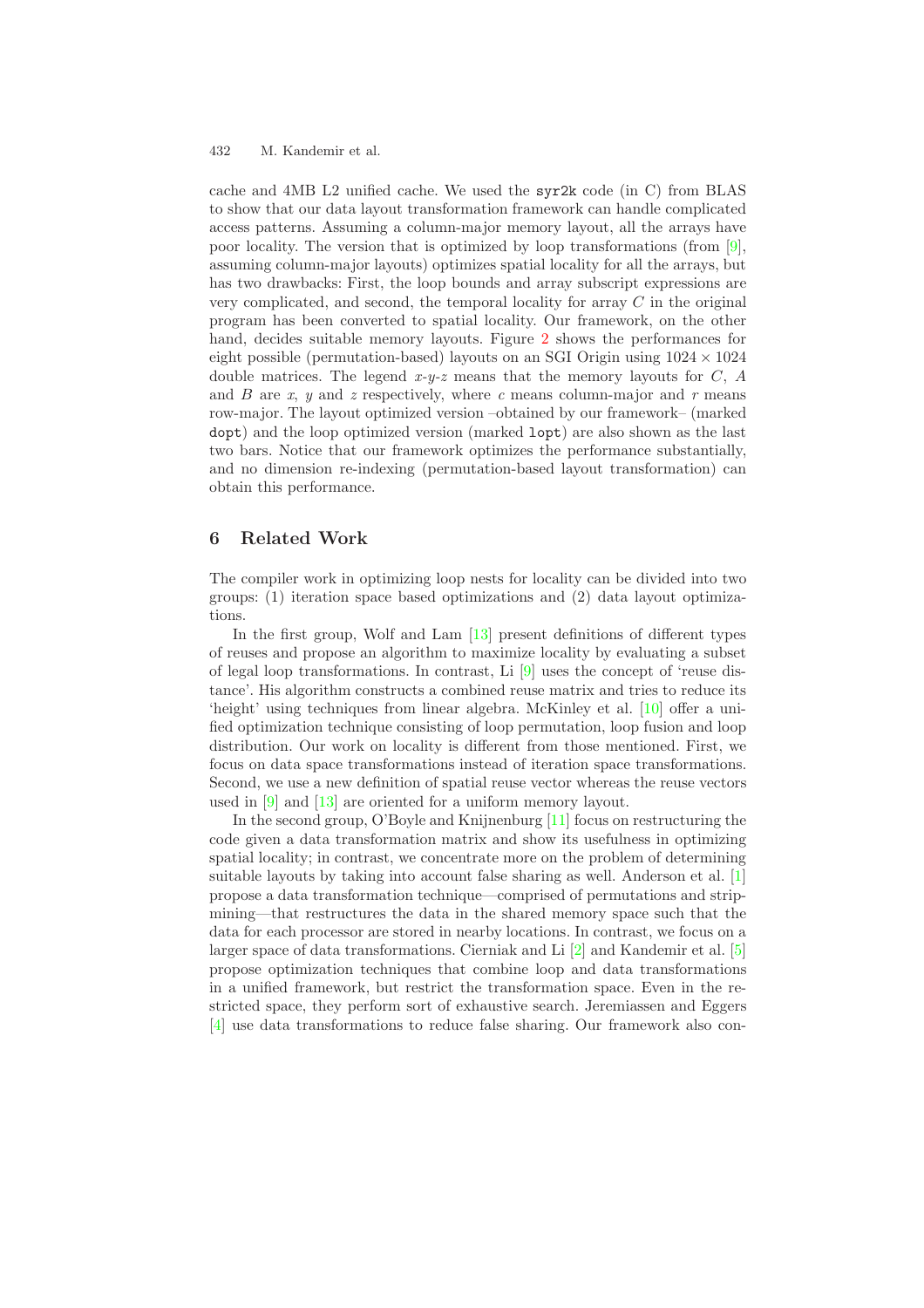<span id="page-11-10"></span>siders reducing a common form of false sharing as well. Leung and Zahorjan  $[8]$ present an array restructuringframework to optimize locality in uniprocessors. Our work differs from theirs in several points: (1) our technique is based on explicit representation of memory layouts which is central to a unified loop and data transformation framework such as ours; (2) our technique finds optimal memory layouts in a single step rather than first determining a transformation matrix and then refining it for minimizing memory space using Fourier-Motzkin elimination; and (3) we explicitly take false sharinginto account for multiprocessors.

# <span id="page-11-0"></span>**7 Conclusions**

In this paper, we have presented a definition of reuse vector under a given memory layout. For this, we have represented the memory layout of a multidimensional array using hyperplane families. Then we have presented a relation between layout representation and spatial reuse vector. We have shown that this relation can be exploited at least in two ways. For a given layout and reference, we can find the spatial reuse vector *or* for a given desired spatial reuse vector, we can determine the target layout. This second usage allows us to develop a data layout reorganization framework based on the existing compiler technology. Given a loop nest, our framework can optimize the memory layouts of arrays by considering the best possible reuse vectors.

# <span id="page-11-7"></span><span id="page-11-6"></span>**References**

- 1. J. Anderson, S. Amarasinghe, and M. Lam. Data and computation transformations for multiprocessors. *Proc. 5th SIGPLAN Symp. Prin. & Prac. Para. Prog.*, Jul. 1995. [432](#page-10-1)
- <span id="page-11-1"></span>2. M. Cierniak, and W. Li. Unifying data and control transformations for distributed shared memory machines. *Proc. SIGPLAN '95 Conf. Prog. Lang. Des.& Impl.*, Jun. 1995. [432](#page-10-1)
- <span id="page-11-9"></span><span id="page-11-5"></span>3. D. Gannon, W. Jalby, and K. Gallivan. Strategies for cache and local memory management by global program transformations, *J. Para. & Dist. Comp.*, 5:587– 616, 1988. [423,](#page-1-0) [429](#page-7-0)
- <span id="page-11-8"></span>4. T. Jeremiassen, and S. Eggers. Reducing false sharing on shared memory multiprocessors through compile time data transformations. *Proc. 5th SIGPLAN Symp. Prin. & Prac. Para. Prog.*, Jul. 1995. [431,](#page-9-2) [432](#page-10-1)
- <span id="page-11-3"></span><span id="page-11-2"></span>5. M. Kandemir, J. Ramanujam, and A. Choudhary. Compiler algorithms for optimizing locality and parallelism on shared and distributed memory machines. *Proc. 1997 International Conference on Parallel Architectures and Compilation Techniques*, pp. 236–247, Nov. 1997. [432](#page-10-1)
- <span id="page-11-4"></span>6. M. Kandemir, A. Choudhary, N. Shenoy, P. Banerjee, and J. Ramanujam. A data layout optimization technique based on hyperplanes. TR CPDC-TR-97-04, Northwestern Univ. [425,](#page-3-2) [426,](#page-4-4) [431](#page-9-2)
- 7. M. Kandemir, A. Choudhary, J. Ramanujam, and P. Banerjee. Optimizing spatial locality in loop nests using linear algebra. *Proc. 7th Workshop Compilers for Parallel Computers,* 1998. [426,](#page-4-4) [430](#page-8-1)